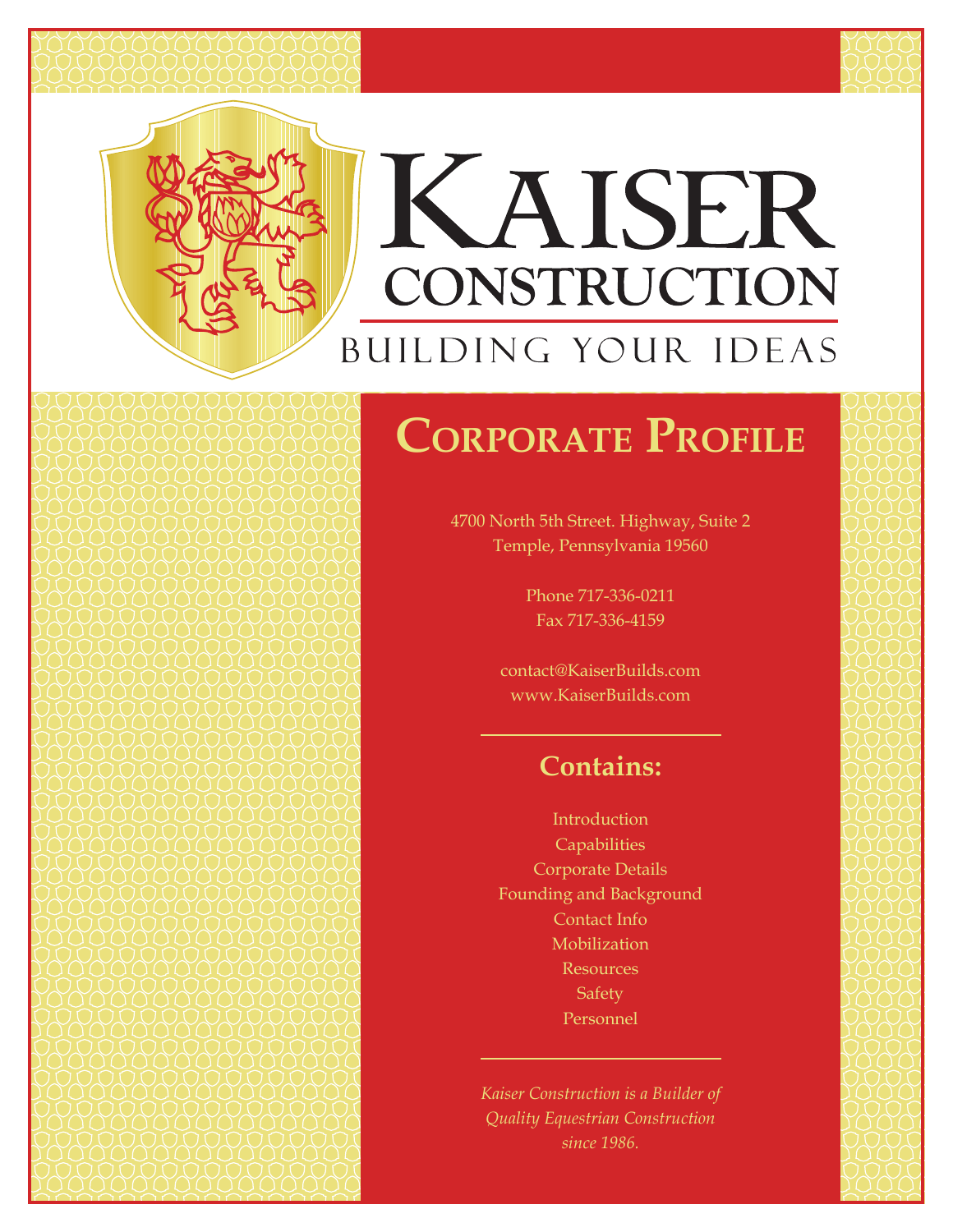

Equestrian Facility Design Custom Horse Barns Riding Arenas Accessory Buildings

Horse Walkers Turn-out Solutions Horse Stalls Custom Homes



### **About Kaiser Construction**

Since our founding in 1984, we have made it our goal to do business with integrity, honesty, and excellence. We combine this with an old-fashioned commitment to quality craftsmanship at the highest levels of performance. This philosophy is applied to everything we do and to all of our interactions with people whether customers, vendors, peers, or our employees.

Through the years, we have never forgotten that good business practices translate into happy and satisfied customers. The Kaiser Construction team is committed to working with you in an honest and forthright way. We are up front regaring project finances, and frown on "bait and switch" tactics. Our philosophy is to put the customer and their needs first and to complete projects in a timely manner without sacrificing quality.

Between the owner, David Leinbach and his father Christian, our company represents over 65 years of experience in the construction of Equestrian facilities. We specialize in designing arenas, stables and facilities that are functional, versatile, durable, and stylish. They are built to meet the highest quality standards at a reasonable price. We know what it takes to build custom structures on time and on budget.

Through the years we, have developed working relationships with many architects which we have found to be mutually beneficial. This has enabled us to take your design ideas and produce stamped engineered drawings if required. This "Design-Build" process can result in significant cost savings.

We look forward to working with you on your project and are available to meet with you at your convenience to discuss your ideas!



4700 N. 5th Street Highway, Suite 2 | Temple, PA 19560 | 610.816.6995 | SEngdahl@KaiserBuilds.com **www.KA1SERBUILDS.COM** *Find, Like & Love us on Facebook, Twitter, Pinterest and Instagram! KaiserBuilds*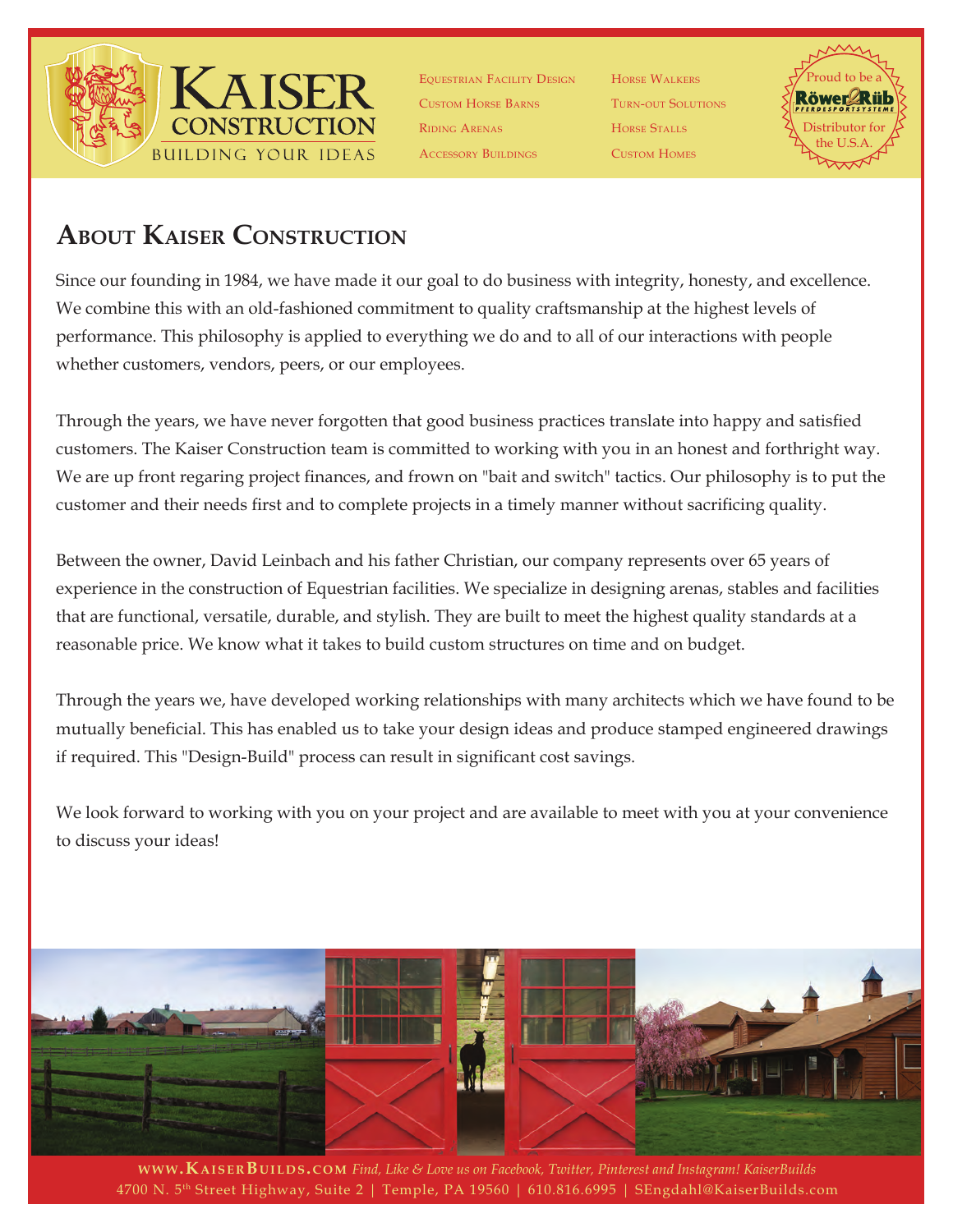

Equestrian Facility Design Custom Horse Barns Riding Arenas

Accessory Buildings

Horse Walkers Turn-out Solutions Horse Stalls Custom Homes



#### **1. Capabilities**

- Kaiser Construction supplies and installs:
	- Post Frame and Standard Framing
	- Laminated Arches
	- Pre-Engineered Steel
	- Roofing and Siding
	- Windows and Doors
- Finish Carpentry
- We can design, specify, order and install the required materials.
- Kaiser Construction's own skilled labor crews will work on your project.
- We are committed to providing high quality and cost effective building solutions.

#### **2. Corporate Details**

| <b>Official Company Name:</b> | Kaiser Construction Company Inc.                  |  |
|-------------------------------|---------------------------------------------------|--|
| Address:                      | 4700 N. 5th St Hwy, Suite 2 Temple, PA 19560, USA |  |
| Phone Number:                 | $(717)$ 336-0211                                  |  |
| Fax Number:                   | $(717)$ 336-4159                                  |  |
| E-Mail Address:               | contact@KaiserBuilds.com                          |  |
| Website:                      | www.KaiserBuilds.com                              |  |
| President's Name:             | David K. Leinbach                                 |  |
| Group Memberships:            | Associated Builders and Contractors               |  |
|                               | Greater Reading Chamber of Commerce & Industry    |  |

#### **3. Founding & Background**

Kaiser Construction was founded on one main value - Integrity. Since our founding in 1986 by David Leinbach we have always made it our goal to do business with integrity, honesty, and excellence.

We combine this way of doing business with an old-fashioned commitment to quality craftsmanship while maintaining the highest level of performance. We provide all of this at a fair price. We apply this philosophy to everything we do and to all of our interactions with people whether customers, vendors, peers, or our employees. Through the years we have never forgotten that good business principals are what make for happy and satisfied customers as well as a successful business.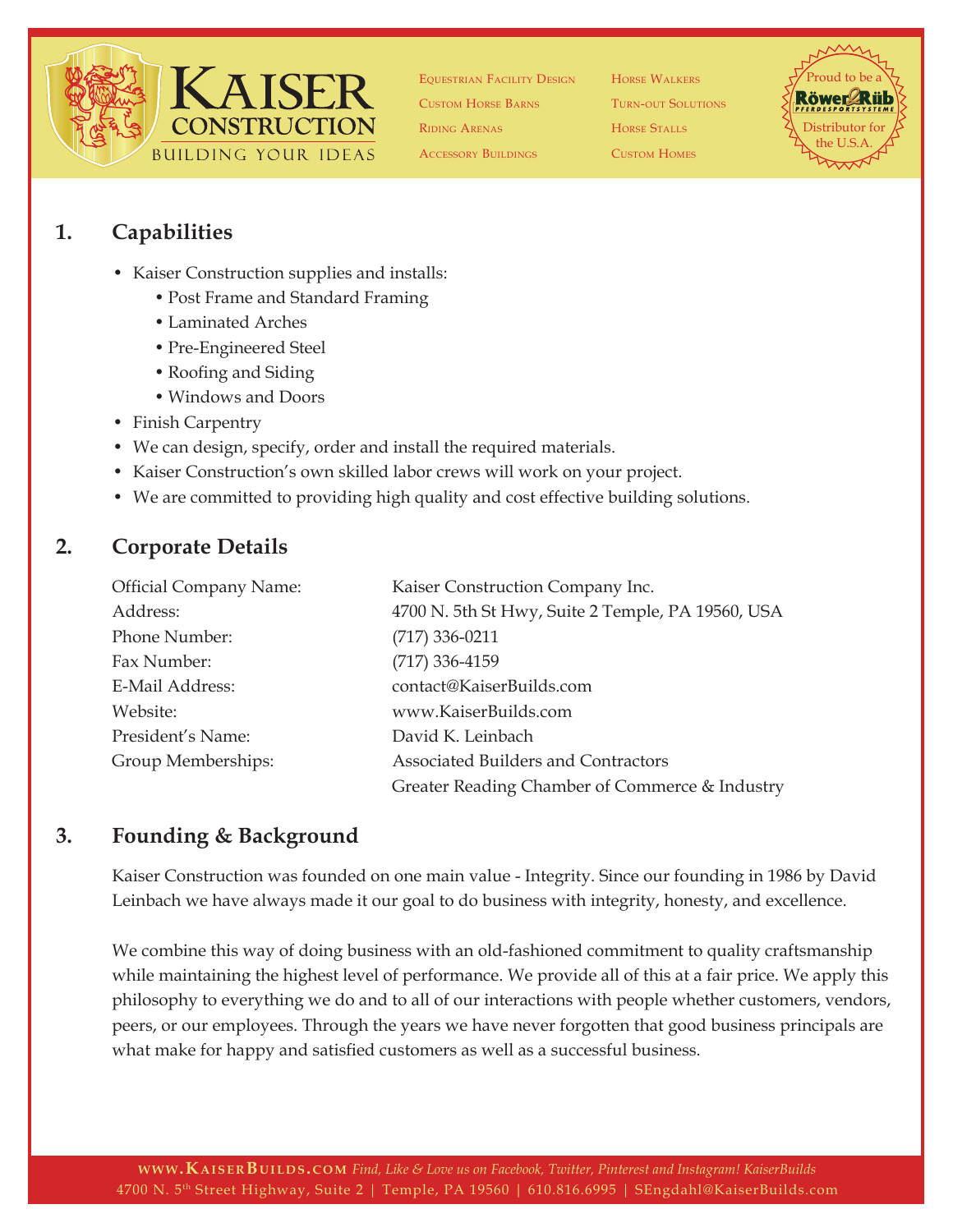

Equestrian Facility Design Custom Horse Barns Riding Arenas ACCESSORY BUILDINGS

Horse Walkers Turn-out Solutions Horse Stalls Custom Homes



Our commitment to quality and integrity has yielded a portfolio of many impressive commercial facilities throughout the United States. Our repeat business is a testimony of how our clients have either worked with us before or have been referred by former clients.

You can expect the finest quality and functionality when you hire Kaiser Construction.

#### **4. Contact Information**

**David K. Leinbach***, President*  610-587-7563 C 717-336-0211 W 717-336-4159 Fax dleinbach@KaiserBuilds.com

**Sally Engdahl***, Sales Manager: Equestrian Division/Röwer & Rüb, Assistant Office Admin.* 717-336-0211 W 717-336-4159 Fax SEngdahl@KaiserBuilds.com

**Sabrina Wolfe***, Administrative Assistant* 717-336-0211 W 717-336-4159 Fax SWolfe@KaiserBuilds.com

**Amy Klein***, Office Administrator*  717-336-0211 W 717-336-4159 Fax AKlein@KaiserBuilds.com

**Ryan Wasser***, Construction Manager* 610-413-0524 C 717-336-0211 W 717-336-4159 Fax RWasser@KaiserBuilds.com

**Daryl Devich***, Project Superintendent* 610-496-9700 C DDevich@KaiserBuilds.com

**Joe Ringler***, Project Superintendent* 610-496-6827 C JRingler@KaiserBuilds.com

#### **5. Mobilization**

Kaiser Construction, through its diverse network of distributors, manufacturers, shipping contractors, rental companies, and consultants is willing and able to mobilize to most any jobsite location in the Northeastern U.S. to build High Quality Equestrian Projects.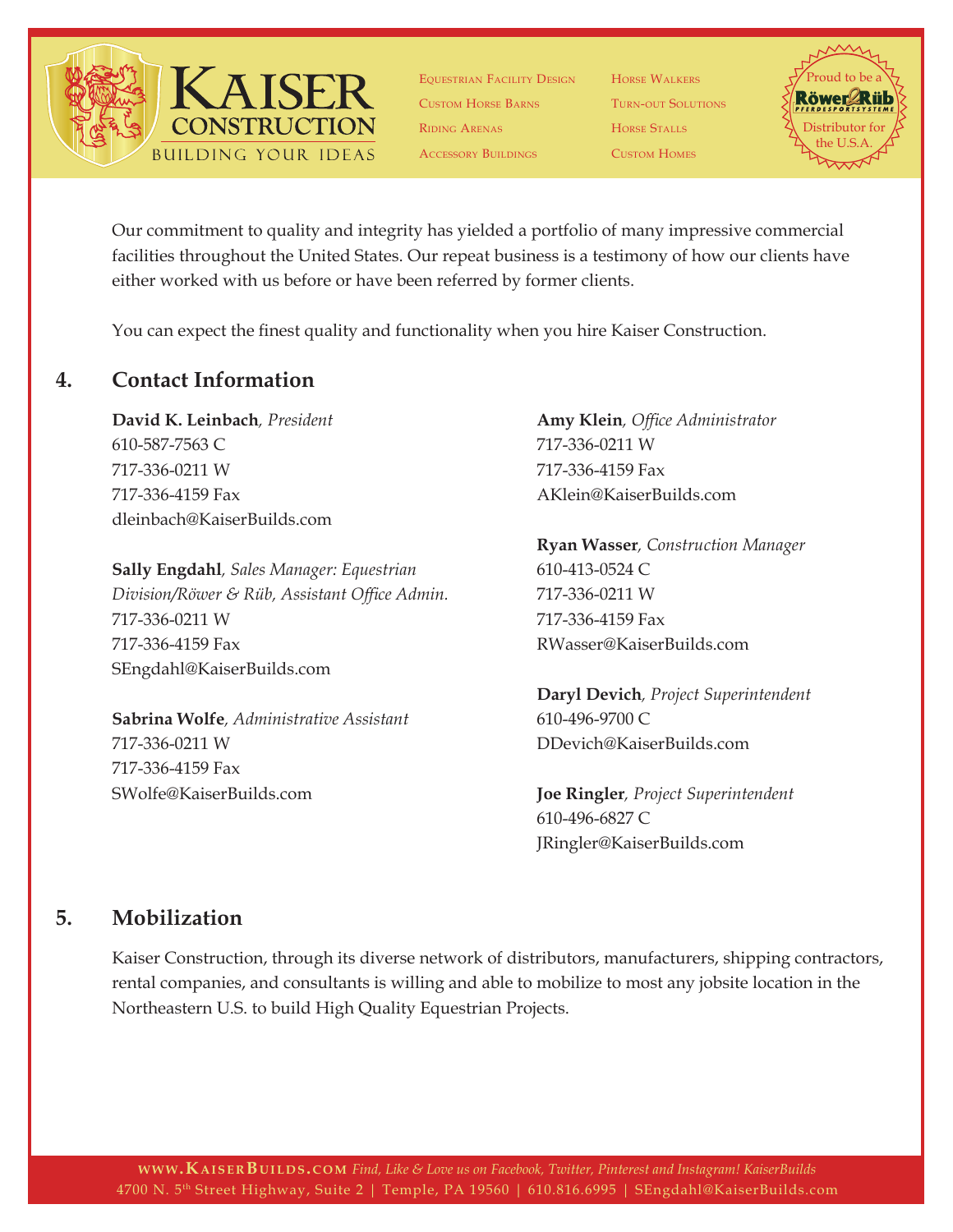

Equestrian Facility Design Custom Horse Barns Riding Arenas Accessory Buildings

Horse Walkers Turn-out Solutions Horse Stalls Custom Homes



#### **6. Kaiser Construction Resources**

After many years in business, Kaiser Construction has many close business contacts in every field necessary to make your project a success:

- Architectural Design *(through partnerships)*
- Structural Design *(through partnerships)*
- Civil Engineering *(through partnerships)*
- Materials Supply
- High Quality Stable Products *(Röwer & Rüb of Germany)*
- Trades Subcontracting
- Equipment Manufacturers
- Building Accessory Manufacturers
- Logistics and Shipping Contractors

#### **7. Safety and Risk Management**

#### **Kaiser Construction's Safety Policy:**

All employees have an individual responsibility to protect themselves and fellow employees by following safe working practices, utilizing proper safety equipment, and reporting and correcting unsafe conditions or acts.

It is the policy of the company that all employees are entitled to a safe and healthful place in which to work. To this end, every reasonable effort will be made in the interest of accident prevention, fire protection and health preservation.

#### **Kaiser Construction's Safety Statement:**

Kaiser Construction is committed to providing the safest possible work environment for all of our employees. Our goal every hour of every workday is zero accidents and to insure a safe and healthy reunion with your family and loved ones at the end of each work day.